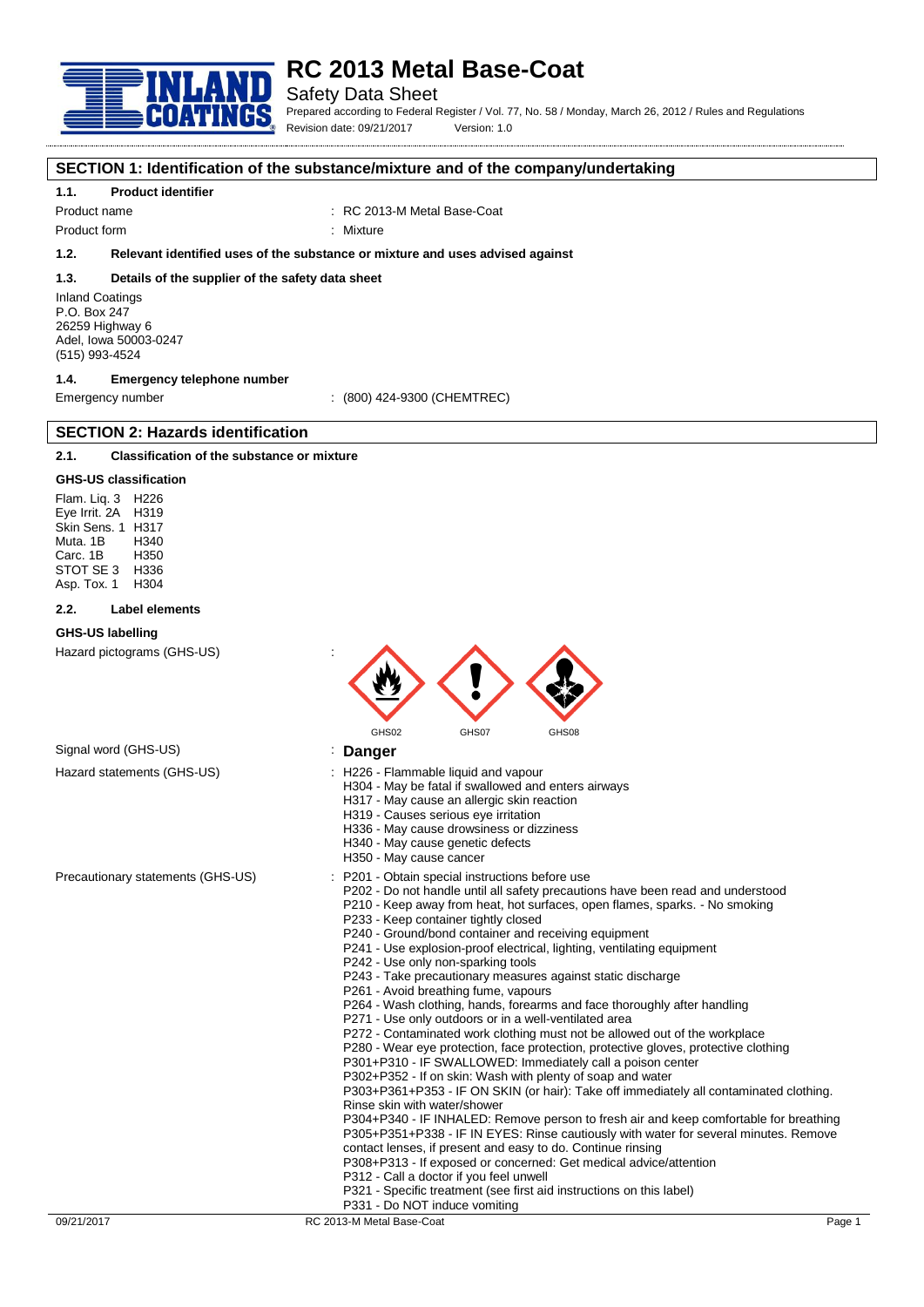Safety Data Sheet

Prepared according to Federal Register / Vol. 77, No. 58 / Monday, March 26, 2012 / Rules and Regulations

| P405 - Store locked up<br>waste |                                       | P333+P313 - If skin irritation or rash occurs: Get medical advice/attention<br>P337+P313 - If eye irritation persists: Get medical advice/attention<br>P362+P364 - Take off contaminated clothing and wash it before reuse<br>P370+P378 - In case of fire: Use carbon dioxide (CO2), dry sand, foam to extinguish<br>P403+P233 - Store in a well-ventilated place. Keep container tightly closed<br>P403+P235 - Store in a well-ventilated place. Keep cool<br>P501 - Dispose of contents/container to a licensed hazardous-waste disposal contractor or<br>collection site except for empty clean containers which can be disposed of as non-hazardous |
|---------------------------------|---------------------------------------|---------------------------------------------------------------------------------------------------------------------------------------------------------------------------------------------------------------------------------------------------------------------------------------------------------------------------------------------------------------------------------------------------------------------------------------------------------------------------------------------------------------------------------------------------------------------------------------------------------------------------------------------------------|
| 2.3.                            | Other hazards                         |                                                                                                                                                                                                                                                                                                                                                                                                                                                                                                                                                                                                                                                         |
|                                 | Other hazards not contributing to the | : None under normal conditions.                                                                                                                                                                                                                                                                                                                                                                                                                                                                                                                                                                                                                         |

#### classification **2.4. Unknown acute toxicity (GHS US)**

No data available

# **SECTION 3: Composition/information on ingredients**

### **3.1. Substance**

Not applicable

#### **3.2. Mixture**

| <b>Name</b>                                | <b>Product identifier</b> | %         |
|--------------------------------------------|---------------------------|-----------|
| Petroleum distillates, hydrotreated light  | (CAS No) 64742-47-8       | $15 - 40$ |
| Solvent naphtha, petroleum, light aromatic | (CAS No) 64742-95-6       | $10 - 30$ |
| Titanium dioxide                           | (CAS No) 13463-67-7       | $5 - 15$  |
| Benzene, 1,2,4-trimethyl-                  | (CAS No) 95-63-6          | $3 - 7$   |
| Nonane                                     | (CAS No) 111-84-2         | $1 - 5$   |
| Ceramic microspheres                       | (CAS No) 66402-68-4       | $5 - 10$  |
| Isobutyl alcohol                           | (CAS No) 78-83-1          | $0.1 - 1$ |

# **SECTION 4: First aid measures**

# **4.1. Description of first aid measures**

| .<br>Description of mot ald measures                                |                                                                                                                                                                                                                         |  |
|---------------------------------------------------------------------|-------------------------------------------------------------------------------------------------------------------------------------------------------------------------------------------------------------------------|--|
| First-aid measures general                                          | : If exposed or concerned, get medical attention/advice. Show this safety data sheet to the<br>doctor in attendance. Wash contaminated clothing before re-use. Never give anything to an<br>unconscious person.         |  |
| First-aid measures after inhalation                                 | IF INHALED: Remove to fresh air and keep at rest in a position comfortable for breathing. Get<br>medical attention. If breathing is difficult, supply oxygen. If breathing has stopped, give artificial<br>respiration. |  |
| First-aid measures after skin contact                               | : IF ON SKIN (or clothing): Remove affected clothing and wash all exposed skin with water for at<br>least 15 minutes. Get medical attention immediately.                                                                |  |
| First-aid measures after eye contact                                | : IF IN EYES: Immediately flush with plenty of water for at least 15 minutes. Remove contact<br>lenses if present and easy to do so. Get medical attention immediately. Continue rinsing.                               |  |
| First-aid measures after ingestion                                  | IF SWALLOWED: rinse mouth thoroughly. Do not induce vomiting without advice from poison<br>control center or medical professional. Get medical attention immediately.                                                   |  |
| 4.2.<br>Most important symptoms and effects, both acute and delayed |                                                                                                                                                                                                                         |  |
| Symptoms/injuries                                                   | : May cause cancer. May cause genetic defects. May be fatal if swallowed and enters airways.<br>Causes serious eye irritation.                                                                                          |  |
| Symptoms/injuries after inhalation                                  | May cause irritation and damage to respiratory tissues. May cause drowsiness or dizziness.                                                                                                                              |  |
| Symptoms/injuries after skin contact                                | : May cause an allergic skin reaction.                                                                                                                                                                                  |  |
| Symptoms/injuries after eye contact                                 | : Causes serious eye irritation.                                                                                                                                                                                        |  |
| Symptoms/injuries after ingestion                                   | : May cause gastrointestinal irritation.                                                                                                                                                                                |  |
| Chronic symptoms                                                    | May cause cancer. May cause genetic defects.                                                                                                                                                                            |  |
|                                                                     |                                                                                                                                                                                                                         |  |

### **4.3. Indication of any immediate medical attention and special treatment needed**

No additional information available

| <b>SECTION 5: Firefighting measures</b> |                                                       |                                                             |     |
|-----------------------------------------|-------------------------------------------------------|-------------------------------------------------------------|-----|
| 5.1.                                    | <b>Extinguishing media</b>                            |                                                             |     |
| Suitable extinguishing media            |                                                       | : Foam. Dry powder. Carbon dioxide.                         |     |
| Unsuitable extinguishing media          |                                                       | : Do not use a heavy water stream.                          |     |
| 5.2.                                    | Special hazards arising from the substance or mixture |                                                             |     |
| Fire hazard                             |                                                       | : This product is flammable.                                |     |
| Explosion hazard                        |                                                       | : May create vapor/air explosion hazard in confined spaces. |     |
| Reactivity                              |                                                       | : Flammable liquid and vapour.                              |     |
| 09/21/2017                              |                                                       | RC 2013-M Metal Base-Coat                                   | 2/9 |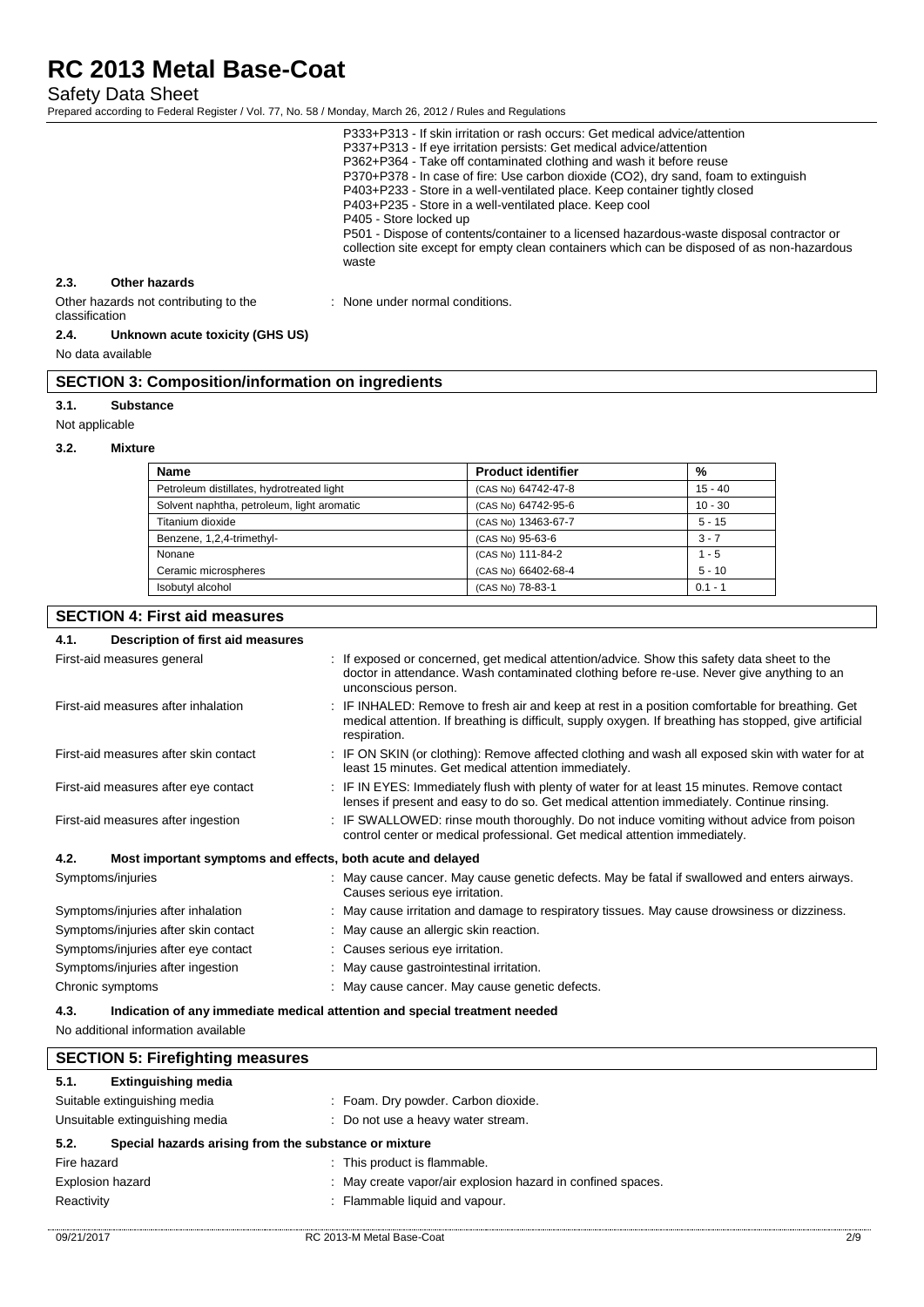Safety Data Sheet

Prepared according to Federal Register / Vol. 77, No. 58 / Monday, March 26, 2012 / Rules and Regulations

| 5.3. | <b>Advice for firefighters</b> |                                                                                                                                                                                                                                                                                             |
|------|--------------------------------|---------------------------------------------------------------------------------------------------------------------------------------------------------------------------------------------------------------------------------------------------------------------------------------------|
|      | Firefighting instructions      | : Use water spray or fog for cooling exposed containers. Exercise caution when fighting any<br>chemical fire. Do not dispose of fire-fighting water in the environment. Vapors are heavier than<br>air and may travel long distances along the ground to an ignition source and flash back. |
|      | Protection during firefighting | : Do not enter fire area without proper protective equipment, including respiratory protection.                                                                                                                                                                                             |

| For emergency responders<br>6.1.2.                                                                                                                                                                 |  |  |  |  |
|----------------------------------------------------------------------------------------------------------------------------------------------------------------------------------------------------|--|--|--|--|
| : Wear suitable protective clothing, gloves and eye or face protection. Approved supplied-air                                                                                                      |  |  |  |  |
|                                                                                                                                                                                                    |  |  |  |  |
| Prevent entry to sewers and public waters. Notify authorities if liquid enters sewers or public waters. Avoid release to the environment.                                                          |  |  |  |  |
| 6.3.<br>Methods and material for containment and cleaning up                                                                                                                                       |  |  |  |  |
| : Contain any spills with dikes or absorbents to prevent migration and entry into sewers or                                                                                                        |  |  |  |  |
| Soak up spills with inert solids, such as clay or diatomaceous earth as soon as possible. Place<br>in a suitable container for disposal in accordance with the waste regulations (see Section 13). |  |  |  |  |
|                                                                                                                                                                                                    |  |  |  |  |
| No additional information available                                                                                                                                                                |  |  |  |  |
|                                                                                                                                                                                                    |  |  |  |  |

| <b>SECTION 7: Handling and storage</b> |                                                                                                                                                                                                                                                                                                                                                                                                                              |
|----------------------------------------|------------------------------------------------------------------------------------------------------------------------------------------------------------------------------------------------------------------------------------------------------------------------------------------------------------------------------------------------------------------------------------------------------------------------------|
| Precautions for safe handling<br>7.1.  |                                                                                                                                                                                                                                                                                                                                                                                                                              |
| Precautions for safe handling          | : Wash hands and other exposed areas with mild soap and water before eating, drinking or<br>smoking and when leaving work. Do not handle until all safety precautions have been read and<br>understood. Handle in accordance with good industrial hygiene and safety procedures. Keep<br>container closed when not in use. Keep away from heat, hot surfaces, sparks, open flames and<br>other ignition sources. No smoking. |
|                                        |                                                                                                                                                                                                                                                                                                                                                                                                                              |

heat, hot surfaces, sparks, open flames and other ignition sources. No smoking.

### **7.2. Conditions for safe storage, including any incompatibilities**

Storage conditions **Store in dry**, well-ventilated area. Keep container closed when not in use. Keep away from

# **SECTION 8: Exposure controls/personal protection**

### **8.1. Control parameters**

| Petroleum distillates, hydrotreated light (64742-47-8)  |                                                                                |  |  |
|---------------------------------------------------------|--------------------------------------------------------------------------------|--|--|
| Remark (ACGIH)                                          | OELs not established                                                           |  |  |
| Remark (OSHA)                                           | OELs not established                                                           |  |  |
| Nonane (111-84-2)                                       |                                                                                |  |  |
| ACGIH TWA (ppm)                                         | 200                                                                            |  |  |
| Remark (ACGIH)                                          | Threshold Limit Values (TLV Basis) Critical Effects -<br><b>CNS Impairment</b> |  |  |
| OSHA PEL (TWA) (mg/m <sup>3</sup> )                     | 1050                                                                           |  |  |
| OSHA PEL (TWA) (ppm)                                    | 200                                                                            |  |  |
| Solvent naphtha, petroleum, light aromatic (64742-95-6) |                                                                                |  |  |
| Remark (ACGIH)                                          | OELs not established                                                           |  |  |
| Remark (OSHA)                                           | OELs not established                                                           |  |  |
| Silica: Crystalline, quartz (14808-60-7)                |                                                                                |  |  |
| ACGIH TWA (mg/m <sup>3</sup> )                          | 0.025 (respirable fraction)                                                    |  |  |
| OSHA PEL (TWA) (mg/m <sup>3</sup> )                     | (30)/(%SiO2 + 2) total dust; (10)/(%SiO2 + 2)<br>respirable fraction           |  |  |
| OSHA PEL (TWA) (ppm)                                    | $(250)/(%SiO2 + 5)$ respirable fraction                                        |  |  |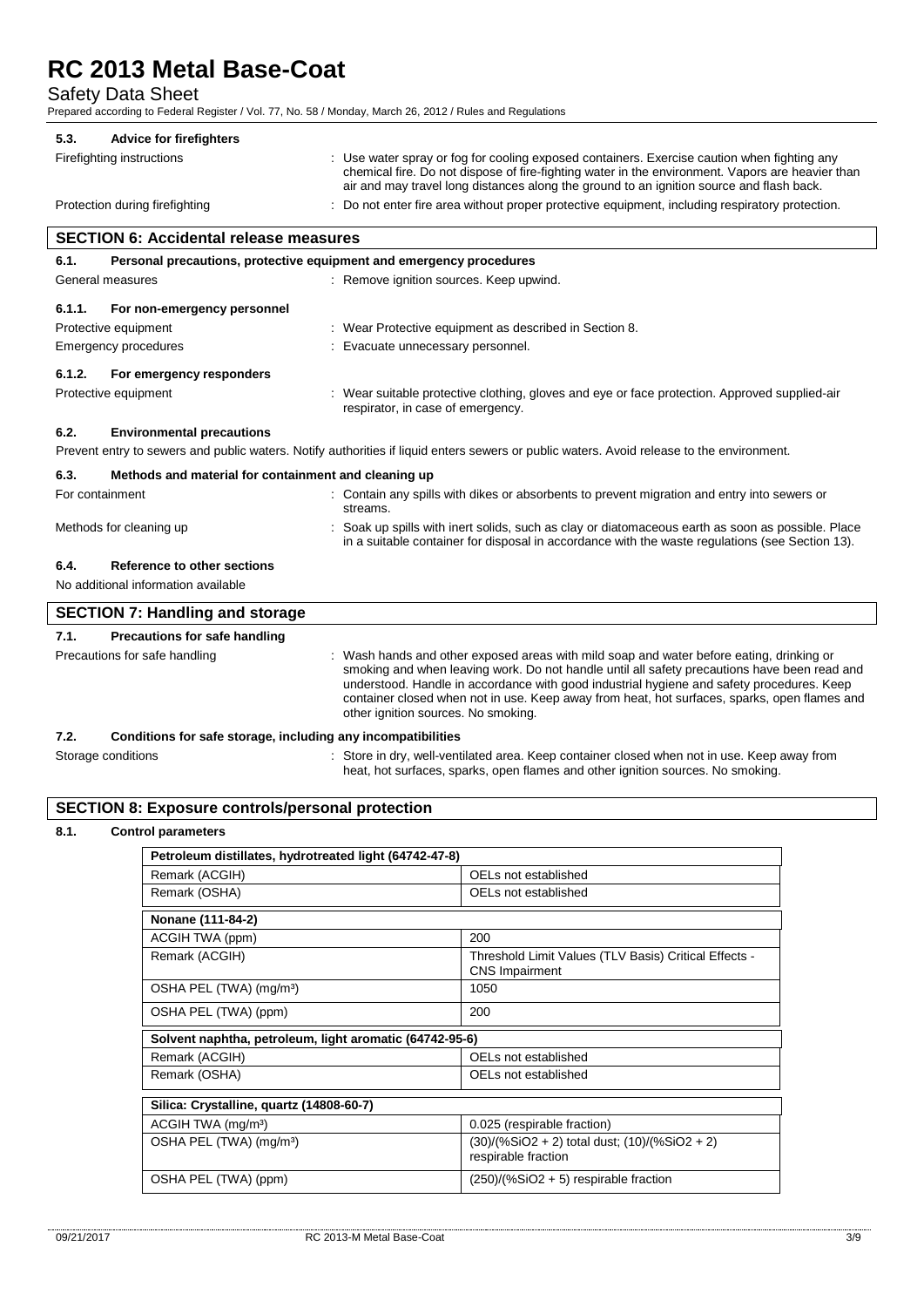# Safety Data Sheet

Prepared according to Federal Register / Vol. 77, No. 58 / Monday, March 26, 2012 / Rules and Regulations

| Titanium dioxide (13463-67-7)                       |                      |  |  |
|-----------------------------------------------------|----------------------|--|--|
| ACGIH TWA (mg/m <sup>3</sup> )                      | 10 <sup>1</sup>      |  |  |
| OSHA PEL (TWA) (mg/m <sup>3</sup> )                 | 15 total dust        |  |  |
| Ceramic materials and wares, chemicals (66402-68-4) |                      |  |  |
| Remark (ACGIH)                                      | OELs not established |  |  |
| Remark (OSHA)                                       | OELs not established |  |  |
| Isobutyl alcohol (78-83-1)                          |                      |  |  |
| ACGIH TWA (ppm)                                     | 50                   |  |  |
| OSHA PEL (TWA) (mg/m <sup>3</sup> )                 | 300                  |  |  |
| OSHA PEL (TWA) (ppm)                                | 100                  |  |  |
| Benzene, 1,2,4-trimethyl- (95-63-6)                 |                      |  |  |
| Remark (ACGIH)                                      | OELs not established |  |  |
| Remark (OSHA)                                       | OELs not established |  |  |

### **8.2. Exposure controls**

- Appropriate engineering controls : Provide adequate general and local exhaust ventilation. Use process enclosures, local exhaust ventilation, or other engineering controls to control airborne levels below recommended exposure limits. Use explosion-proof equipment with flammable materials. Ensure adequate ventilation, especially in confined areas.
- 
- 

Personal protective equipment : Gloves. Protective goggles. Wear chemically impervious apron over labcoat and full coverage clothing. Insufficient ventilation: wear respiratory protection.



- Hand protection **interest of the contact could** : Use gloves chemically resistant to this material when prolonged or repeated contact could occur. Gloves should be classified under Standard EN 374 or ASTM F1296. Suggested glove materials are: Neoprene, Nitrile/butadiene rubber, Polyethylene, Ethyl vinyl alcohol laminate, PVC or vinyl. Suitable gloves for this specific application can be recommended by the glove supplier. Change contaminated gloves immediately.
- Eye protection **including the state of the set of the set of the set of the set of the set of the set of the s**<br>
Eye protection including chemical splash goggles and a face shield when possibility exists for eye contact due to spraying liquid or airborne particles.
- Skin and body protection : Wear long sleeves, and chemically impervious PPE/coveralls to minimize bodily exposure.
- Respiratory protection : Wear a NIOSH-approved (or equivalent) full-facepiece airline respirator in the positive pressure mode with emergency escape provisions. In case of inadequate ventilation or risk of inhalation of vapors, use suitable respiratory equipment with gas filter (type A2). Use a positive-pressure air-supplied respirator if there is any potential for an uncontrolled release, exposure levels are not known, or any other circumstances where air-purifying respirators may not provide adequate protection.

### **SECTION 9: Physical and chemical properties**

| 9.1.                                       | Information on basic physical and chemical properties |  |  |
|--------------------------------------------|-------------------------------------------------------|--|--|
| Physical state                             | : Liquid                                              |  |  |
| Color                                      | : No data available.                                  |  |  |
| Odor                                       | : Slight hydrocarbon odor.                            |  |  |
| Odor Threshold                             | : No data available                                   |  |  |
| рH                                         | : No data available                                   |  |  |
| Relative evaporation rate (butylacetate=1) | : No data available                                   |  |  |
| Melting point                              | : No data available                                   |  |  |
| Freezing point                             | : No data available                                   |  |  |
| Boiling point                              | : $154.4 - 178.3$ °C (310-353 °F)                     |  |  |
| Flash point                                | : $38.3 - 39.4$ °C (101-103°F)                        |  |  |
| Auto-ignition temperature                  | : 230 °C (450°F)                                      |  |  |
| Decomposition temperature                  | : No data available                                   |  |  |
| Flammability (solid, gas)                  | : No data available                                   |  |  |
| Vapour pressure                            | : 2 mm Hg at 20 $\degree$ C (68 $\degree$ F)          |  |  |
| Relative vapour density at 20 °C           | : Heavier than air                                    |  |  |
| Relative density                           | : 1.00                                                |  |  |
| Solubility                                 | : Water: Negligible                                   |  |  |
| Log Pow                                    | : No data available                                   |  |  |
| 09/21/2017                                 | RC 2013-M Metal Base-Coat<br>4/9                      |  |  |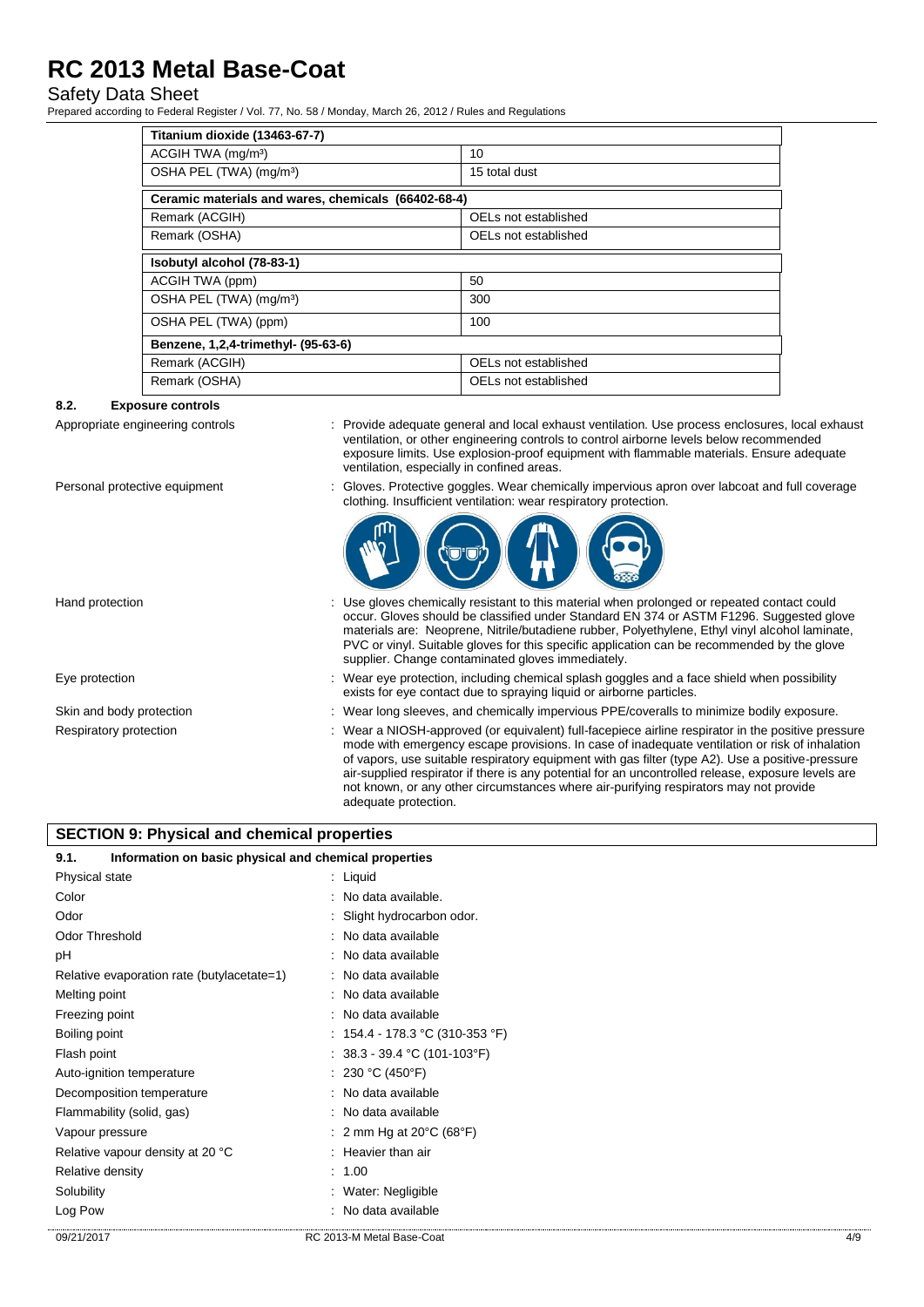# Safety Data Sheet

Prepared according to Federal Register / Vol. 77, No. 58 / Monday, March 26, 2012 / Rules and Regulations

| Log Kow                 |                          | : No data available            |
|-------------------------|--------------------------|--------------------------------|
|                         | Viscosity, kinematic     | : No data available            |
|                         | Viscosity, dynamic       | $\therefore$ No data available |
|                         | Explosive properties     | $\therefore$ No data available |
|                         | Oxidising properties     | : No data available            |
| <b>Explosive limits</b> |                          | : No data available            |
| 9.2.                    | <b>Other information</b> |                                |
| VOC content             |                          | : 510 q/l                      |

# **SECTION 10: Stability and reactivity**

### **10.1. Reactivity**

Flammable liquid and vapour.

### **10.2. Chemical stability**

No data available.

### **10.3. Possibility of hazardous reactions**

No data available.

### **10.4. Conditions to avoid**

No flames, no sparks. Eliminate all sources of ignition. Heat. Prevent vapor accumulation.

#### **10.5. Incompatible materials**

Strong acids. Strong alkalis. Oxidizing agents.

### **10.6. Hazardous decomposition products**

No data available.

# **SECTION 11: Toxicological information**

# **11.1. Information on toxicological effects**

Acute toxicity in the contract of the classified in the classified in the classified in the classified in the classified in the classified in the classified in the classified in the classified in the classified in the clas

| Petroleum distillates, hydrotreated light (64742-47-8)  |                                      |  |  |  |
|---------------------------------------------------------|--------------------------------------|--|--|--|
| LD50 oral rat                                           | > 5000 mg/kg                         |  |  |  |
| LD50 dermal rabbit                                      | > 2000 mg/kg                         |  |  |  |
| LC50 inhalation rat (mg/l)                              | $> 5.2$ mg/l/4h                      |  |  |  |
| Nonane (111-84-2)                                       |                                      |  |  |  |
| LC50 inhalation rat (ppm)                               | 3200 ppm/4h                          |  |  |  |
| Solvent naphtha, petroleum, light aromatic (64742-95-6) |                                      |  |  |  |
| LD50 dermal rabbit                                      | > 2000 mg/kg                         |  |  |  |
| LC50 inhalation rat (ppm)                               | 3400 ppm/4h                          |  |  |  |
| Titanium dioxide (13463-67-7)                           |                                      |  |  |  |
| LD50 oral rat                                           | > 10000 mg/kg                        |  |  |  |
| Isobutyl alcohol (78-83-1)                              |                                      |  |  |  |
| LD50 oral rat                                           | 2460 mg/kg                           |  |  |  |
| LD50 dermal rabbit                                      | 3400 mg/kg                           |  |  |  |
| LC50 inhalation rat (mg/l)                              | $> 6.5$ mg/l/4h                      |  |  |  |
| Benzene, 1,2,4-trimethyl- (95-63-6)                     |                                      |  |  |  |
| LD50 oral rat                                           | 3280 mg/kg                           |  |  |  |
| LD50 dermal rabbit                                      | > 3160 mg/kg                         |  |  |  |
| ATE CLP (gases)                                         | 4500.000 ppmv/4h                     |  |  |  |
| ATE CLP (vapours)                                       | 11.000 mg/l/4h                       |  |  |  |
| ATE CLP (dust, mist)                                    | 1.500 mg/l/4h                        |  |  |  |
| Skin corrosion/irritation                               | Not classified                       |  |  |  |
| Serious eye damage/irritation                           | Causes serious eye irritation.       |  |  |  |
| Respiratory or skin sensitisation                       | May cause an allergic skin reaction. |  |  |  |
| Germ cell mutagenicity                                  | May cause genetic defects.           |  |  |  |
| Carcinogenicity                                         | May cause cancer.                    |  |  |  |
| Silica: Crystalline, quartz (14808-60-7)                |                                      |  |  |  |
| IARC group                                              | 1 - Carcinogenic to humans           |  |  |  |
|                                                         |                                      |  |  |  |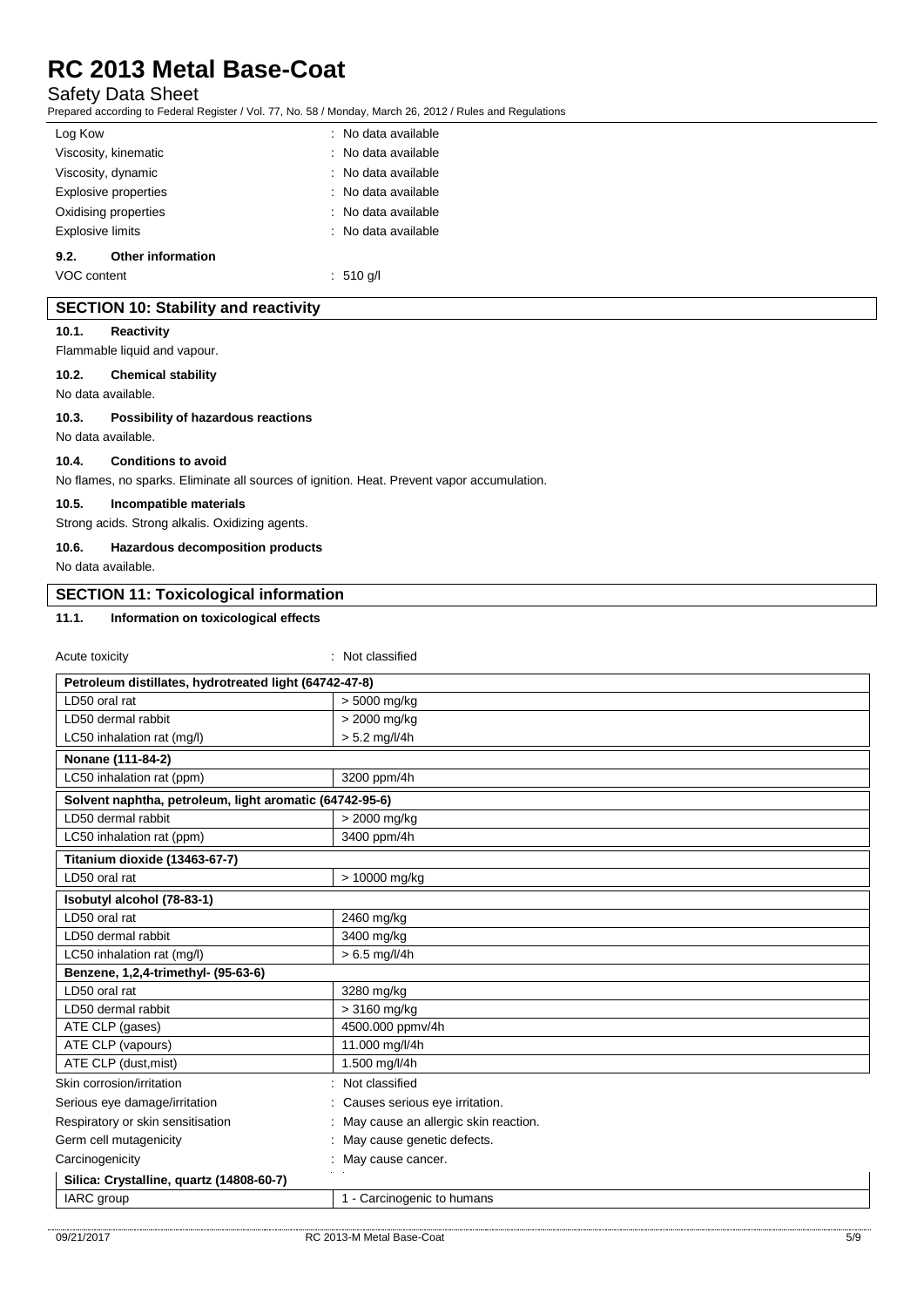# Safety Data Sheet

Prepared according to Federal Register / Vol. 77, No. 58 / Monday, March 26, 2012 / Rules and Regulations

| Titanium dioxide (13463-67-7)                         |                                                                                              |  |  |
|-------------------------------------------------------|----------------------------------------------------------------------------------------------|--|--|
| IARC group                                            | 2B - Possibly carcinogenic to humans                                                         |  |  |
| Reproductive toxicity                                 | Not classified                                                                               |  |  |
| Specific target organ toxicity (single exposure)      | : May cause drowsiness or dizziness.                                                         |  |  |
| Specific target organ toxicity (repeated<br>exposure) | Not classified                                                                               |  |  |
| Aspiration hazard                                     | : May be fatal if swallowed and enters airways.                                              |  |  |
| Symptoms/injuries after inhalation                    | : May cause irritation and damage to respiratory tissues. May cause drowsiness or dizziness. |  |  |
| Symptoms/injuries after skin contact                  | : May cause an allergic skin reaction.                                                       |  |  |
| Symptoms/injuries after eye contact                   | : Causes serious eye irritation.                                                             |  |  |
| Symptoms/injuries after ingestion                     | : May cause gastrointestinal irritation.                                                     |  |  |
| Chronic symptoms                                      | : May cause cancer. May cause genetic defects.                                               |  |  |

## **SECTION 12: Ecological information**

### **12.1. Toxicity**

Ecology - general states of the state of the cology - general states and the taken to prevent release into the environment.

### **12.2. Persistence and degradability**

| RC 2013-M Metal Base-Coat                                                        |                                                                                                  |
|----------------------------------------------------------------------------------|--------------------------------------------------------------------------------------------------|
| Persistence and degradability                                                    | Not established.                                                                                 |
| <b>Bioaccumulative potential</b><br>12.3.<br>No additional information available |                                                                                                  |
| Mobility in soil<br>12.4.<br>No additional information available                 |                                                                                                  |
| Other adverse effects<br>12.5.<br>No additional information available            |                                                                                                  |
| <b>SECTION 13: Disposal considerations</b>                                       |                                                                                                  |
| Waste treatment methods<br>13.1.<br>Waste treatment methods                      | : Do not discharge to public wastewater systems without permit of pollution control authorities. |

| Waste treatment methods        | : Do not discharge to public wastewater systems without permit of pollution control authorities.<br>No discharge to surface waters is allowed without an NPDES permit. |
|--------------------------------|------------------------------------------------------------------------------------------------------------------------------------------------------------------------|
| Waste disposal recommendations | . Dispose in a safe manner in accordance with local/national regulations.                                                                                              |

| <b>SECTION 14: Transport information</b>                                  |                                                                                                                                                 |
|---------------------------------------------------------------------------|-------------------------------------------------------------------------------------------------------------------------------------------------|
| In accordance with DOT                                                    |                                                                                                                                                 |
| Transport document description                                            | : UN1263 Paint (including paint, lacquer, enamel, stain, shellac solutions, varnish, polish, liquid<br>filler, and liquid lacquer base), 3, III |
| UN-No.(DOT)                                                               | : 1263                                                                                                                                          |
| DOT NA no.                                                                | : UN1263                                                                                                                                        |
| Proper Shipping Name (DOT)                                                | $:$ Paint                                                                                                                                       |
|                                                                           | including paint, lacquer, enamel, stain, shellac solutions, varnish, polish, liquid filler, and liquid<br>lacquer base                          |
| Department of Transportation (DOT) Hazard<br>Classes                      | : 3 - Class 3 - Flammable and combustible liquid 49 CFR 173.120                                                                                 |
| Hazard labels (DOT)                                                       | : 3 - Flammable liquid                                                                                                                          |
| Packing group (DOT)                                                       | : III - Minor Danger                                                                                                                            |
| DOT Quantity Limitations Passenger aircraft/rail : 5 L<br>(49 CFR 173.27) |                                                                                                                                                 |
| DOT Quantity Limitations Cargo aircraft only (49 : 60 L<br>CFR 175.75)    |                                                                                                                                                 |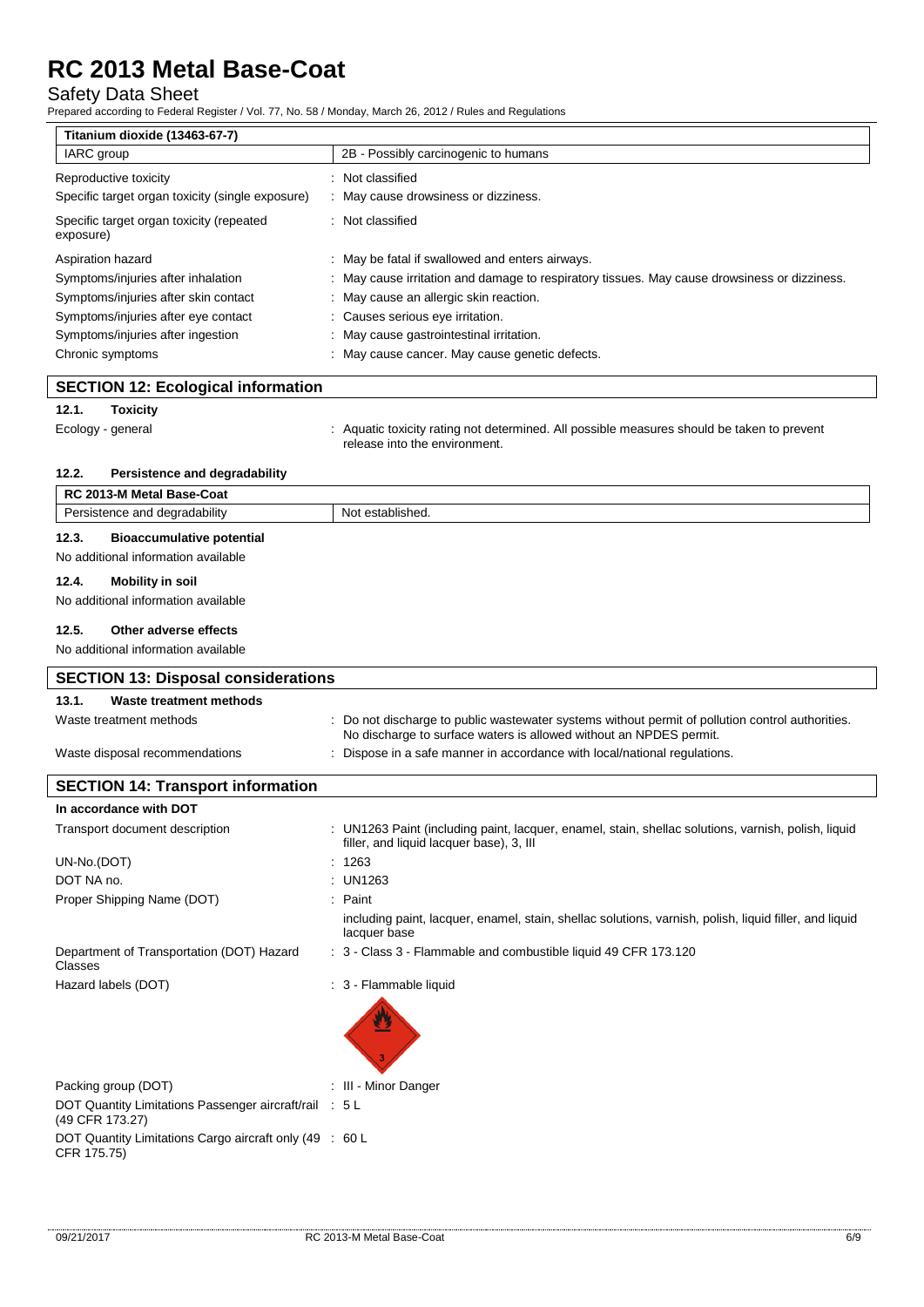# Safety Data Sheet

| Prepared according to Federal Register / Vol. 77, No. 58 / Monday, March 26, 2012 / Rules and Regulations |                                                                                                                                                                                                                                                                                                                                                                                                                   |
|-----------------------------------------------------------------------------------------------------------|-------------------------------------------------------------------------------------------------------------------------------------------------------------------------------------------------------------------------------------------------------------------------------------------------------------------------------------------------------------------------------------------------------------------|
| DOT Vessel Stowage Location                                                                               | : B - (i) The material may be stowed "on deck" or "under deck" on a cargo vessel and on a<br>passenger vessel carrying a number of passengers limited to not more than the larger of 25<br>passengers, or one passenger per each 3 m of overall vessel length; and (ii) "On deck only" on<br>passenger vessels in which the number of passengers specified in paragraph (k)(2)(i) of this<br>section is exceeded. |
| <b>Additional information</b>                                                                             |                                                                                                                                                                                                                                                                                                                                                                                                                   |
| Other information                                                                                         | : No supplementary information available.                                                                                                                                                                                                                                                                                                                                                                         |
| <b>Transport by sea</b>                                                                                   |                                                                                                                                                                                                                                                                                                                                                                                                                   |
| No additional information available                                                                       |                                                                                                                                                                                                                                                                                                                                                                                                                   |
| Air transport                                                                                             |                                                                                                                                                                                                                                                                                                                                                                                                                   |
| No additional information available                                                                       |                                                                                                                                                                                                                                                                                                                                                                                                                   |
| <b>SECTION 15: Regulatory information</b>                                                                 |                                                                                                                                                                                                                                                                                                                                                                                                                   |
| 15.1. US Federal regulations                                                                              |                                                                                                                                                                                                                                                                                                                                                                                                                   |
| RC 2013-M Metal Base-Coat                                                                                 |                                                                                                                                                                                                                                                                                                                                                                                                                   |
| or are exempt                                                                                             | All chemical substances in this product are listed in the EPA (Environment Protection Agency) TSCA (Toxic Substances Control Act) Inventory                                                                                                                                                                                                                                                                       |
| SARA Section 311/312 Hazard Classes                                                                       | Immediate (acute) health hazard                                                                                                                                                                                                                                                                                                                                                                                   |

|                                          | Delayed (chronic) health hazard |  |  |
|------------------------------------------|---------------------------------|--|--|
|                                          | Fire hazard                     |  |  |
| <b>Cumene (98-82-8)</b>                  |                                 |  |  |
| Listed on United States SARA Section 313 |                                 |  |  |
| <b>CERCLA RQ</b>                         | 5000 lb                         |  |  |
| Isobutyl alcohol (78-83-1)               |                                 |  |  |
| <b>CERCLA RQ</b>                         | 5000 lb                         |  |  |
| Benzene, 1,2,4-trimethyl- (95-63-6)      |                                 |  |  |
| Listed on United States SARA Section 313 |                                 |  |  |
| Xylenes (o-, m-, p- isomers) (1330-20-7) |                                 |  |  |
| Listed on United States SARA Section 313 |                                 |  |  |
| <b>CERCLA RQ</b>                         | 100 lb                          |  |  |

# **15.2. International regulations**

No additional information available

# **15.3. US State regulations**

### **California Proposition 65**

WARNING: This product contains, or may contain, trace quantities of a substance(s) known to the state of California to cause cancer and/or reproductive toxicity

| <b>Cumene (98-82-8)</b>                                     |                                                                   |                                                                              |                                                                            |                                      |
|-------------------------------------------------------------|-------------------------------------------------------------------|------------------------------------------------------------------------------|----------------------------------------------------------------------------|--------------------------------------|
| U.S. - California -<br>Proposition 65 -<br>Carcinogens List | U.S. - California -<br>Proposition 65 -<br>Developmental Toxicity | U.S. - California -<br>Proposition 65 -<br>Reproductive Toxicity -<br>Female | U.S. - California -<br>Proposition 65 -<br>Reproductive Toxicity -<br>Male | No significance risk level<br>(NSRL) |
| Yes                                                         | No                                                                | <b>No</b>                                                                    | <b>No</b>                                                                  | <b>NA</b>                            |
| Silica: Crystalline, quartz (14808-60-7)                    |                                                                   |                                                                              |                                                                            |                                      |
| U.S. - California -<br>Proposition 65 -<br>Carcinogens List | U.S. - California -<br>Proposition 65 -<br>Developmental Toxicity | U.S. - California -<br>Proposition 65 -<br>Reproductive Toxicity -<br>Female | U.S. - California -<br>Proposition 65 -<br>Reproductive Toxicity -<br>Male | No significance risk level<br>(NSRL) |
| Yes                                                         | No                                                                | No                                                                           | <b>No</b>                                                                  | <b>NA</b>                            |
| Nickel oxide (1313-99-1)                                    |                                                                   |                                                                              |                                                                            |                                      |
| U.S. - California -<br>Proposition 65 -<br>Carcinogens List | U.S. - California -<br>Proposition 65 -<br>Developmental Toxicity | U.S. - California -<br>Proposition 65 -<br>Reproductive Toxicity -<br>Female | U.S. - California -<br>Proposition 65 -<br>Reproductive Toxicity -<br>Male | No significance risk level<br>(NSRL) |
| Yes                                                         | No                                                                | <b>No</b>                                                                    | <b>No</b>                                                                  | <b>NA</b>                            |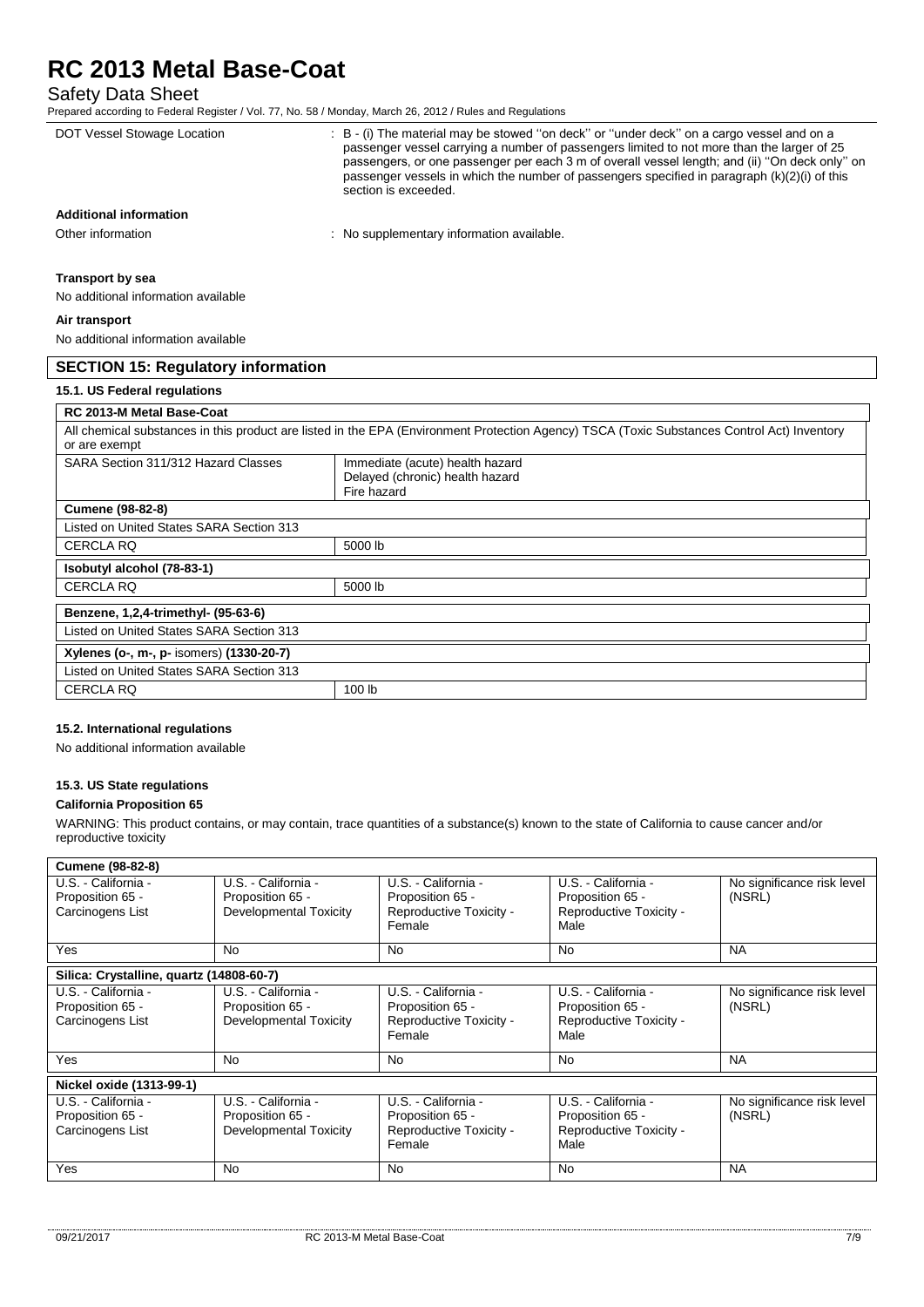# Safety Data Sheet

Prepared according to Federal Register / Vol. 77, No. 58 / Monday, March 26, 2012 / Rules and Regulations

| Titanium dioxide (13463-67-7)                                                                                                                                                    |                                                                                                                                                                                  |                                                                                                                   |                                 |                            |
|----------------------------------------------------------------------------------------------------------------------------------------------------------------------------------|----------------------------------------------------------------------------------------------------------------------------------------------------------------------------------|-------------------------------------------------------------------------------------------------------------------|---------------------------------|----------------------------|
| U.S. - California -                                                                                                                                                              | U.S. - California -                                                                                                                                                              | U.S. - California -                                                                                               | U.S. - California -             | No significance risk level |
| Proposition 65 -                                                                                                                                                                 | Proposition 65 -                                                                                                                                                                 | Proposition 65 -                                                                                                  | Proposition 65 -                | (NSRL)                     |
| Carcinogens List                                                                                                                                                                 | <b>Developmental Toxicity</b>                                                                                                                                                    | Reproductive Toxicity -<br>Female                                                                                 | Reproductive Toxicity -<br>Male |                            |
| Yes                                                                                                                                                                              | No                                                                                                                                                                               | <b>No</b>                                                                                                         | No                              | <b>NA</b>                  |
| Nonane (111-84-2)                                                                                                                                                                |                                                                                                                                                                                  |                                                                                                                   |                                 |                            |
| U.S. - New Jersey - Right to Know Hazardous Substance List<br>U.S. - Massachusetts - Right To Know List<br>U.S. - Pennsylvania - RTK (Right to Know) List                        |                                                                                                                                                                                  |                                                                                                                   |                                 |                            |
| Cumene (98-82-8)                                                                                                                                                                 |                                                                                                                                                                                  |                                                                                                                   |                                 |                            |
|                                                                                                                                                                                  | U.S. - Massachusetts - Right To Know List<br>U.S. - New Jersey - Right to Know Hazardous Substance List<br>U.S. - Pennsylvania - RTK (Right to Know) - Environmental Hazard List |                                                                                                                   |                                 |                            |
| Silica: Crystalline, quartz (14808-60-7)                                                                                                                                         |                                                                                                                                                                                  |                                                                                                                   |                                 |                            |
|                                                                                                                                                                                  | U.S. - New Jersey - Right to Know Hazardous Substance List<br>U.S. - Pennsylvania - RTK (Right to Know) List<br>U.S. - Massachusetts - Right To Know List                        |                                                                                                                   |                                 |                            |
| Nickel oxide (1313-99-1)                                                                                                                                                         |                                                                                                                                                                                  |                                                                                                                   |                                 |                            |
| U.S. - Massachusetts - Right To Know List<br>U.S. - New Jersey - Right to Know Hazardous Substance List<br>U.S. - Pennsylvania - RTK (Right to Know) - Environmental Hazard List |                                                                                                                                                                                  |                                                                                                                   |                                 |                            |
| Titanium dioxide (13463-67-7)                                                                                                                                                    |                                                                                                                                                                                  |                                                                                                                   |                                 |                            |
| U.S. - Massachusetts - Right To Know List<br>U.S. - New Jersey - Right to Know Hazardous Substance List<br>U.S. - Pennsylvania - RTK (Right to Know) List                        |                                                                                                                                                                                  |                                                                                                                   |                                 |                            |
| Silica, amorphous, precipitated and gel (112926-00-8)                                                                                                                            |                                                                                                                                                                                  |                                                                                                                   |                                 |                            |
| U.S. - New Jersey - Right to Know Hazardous Substance List<br>U.S. - Pennsylvania - RTK (Right to Know) List<br>U.S. - Massachusetts - Right To Know List                        |                                                                                                                                                                                  |                                                                                                                   |                                 |                            |
| Isobutyl alcohol (78-83-1)                                                                                                                                                       |                                                                                                                                                                                  |                                                                                                                   |                                 |                            |
| U.S. - Massachusetts - Right To Know List<br>U.S. - New Jersey - Right to Know Hazardous Substance List<br>U.S. - Pennsylvania - RTK (Right to Know) - Environmental Hazard List |                                                                                                                                                                                  |                                                                                                                   |                                 |                            |
| Benzene, 1,2,4-trimethyl- (95-63-6)                                                                                                                                              |                                                                                                                                                                                  |                                                                                                                   |                                 |                            |
| U.S. - New Jersey - Right to Know Hazardous Substance List<br>U.S. - Massachusetts - Right To Know List<br>U.S. - Pennsylvania - RTK (Right to Know) - Environmental Hazard List |                                                                                                                                                                                  |                                                                                                                   |                                 |                            |
| Xylenes (o-, m-, p- isomers) (1330-20-7)                                                                                                                                         |                                                                                                                                                                                  |                                                                                                                   |                                 |                            |
| U.S. - Massachusetts - Right To Know List<br>U.S. - New Jersey - Right to Know Hazardous Substance List<br>U.S. - Pennsylvania - RTK (Right to Know) - Environmental Hazard List |                                                                                                                                                                                  |                                                                                                                   |                                 |                            |
|                                                                                                                                                                                  |                                                                                                                                                                                  |                                                                                                                   |                                 |                            |
| <b>SECTION 16: Other information</b>                                                                                                                                             |                                                                                                                                                                                  |                                                                                                                   |                                 |                            |
| Indication of changes                                                                                                                                                            |                                                                                                                                                                                  | : Revision 1.0: New SDS Created.                                                                                  |                                 |                            |
| <b>Revision date</b>                                                                                                                                                             |                                                                                                                                                                                  | 09/21/2017                                                                                                        |                                 |                            |
| Other information                                                                                                                                                                | : Author: DW.                                                                                                                                                                    |                                                                                                                   |                                 |                            |
| NFPA health hazard                                                                                                                                                               | given.                                                                                                                                                                           | : 3 - Short exposure could cause serious temporary or<br>residual injury even though prompt medical attention was |                                 | $\overline{2}$             |
| NFPA fire hazard                                                                                                                                                                 |                                                                                                                                                                                  | : 2 - Must be moderately heated or exposed to relatively high<br>temperature before ignition can occur.           |                                 | 3 <sup>1</sup><br>$\bf{0}$ |
| <b>NFPA</b> reactivity<br>: 0 - Normally stable, even under fire exposure conditions,<br>and are not reactive with water.                                                        |                                                                                                                                                                                  |                                                                                                                   |                                 |                            |